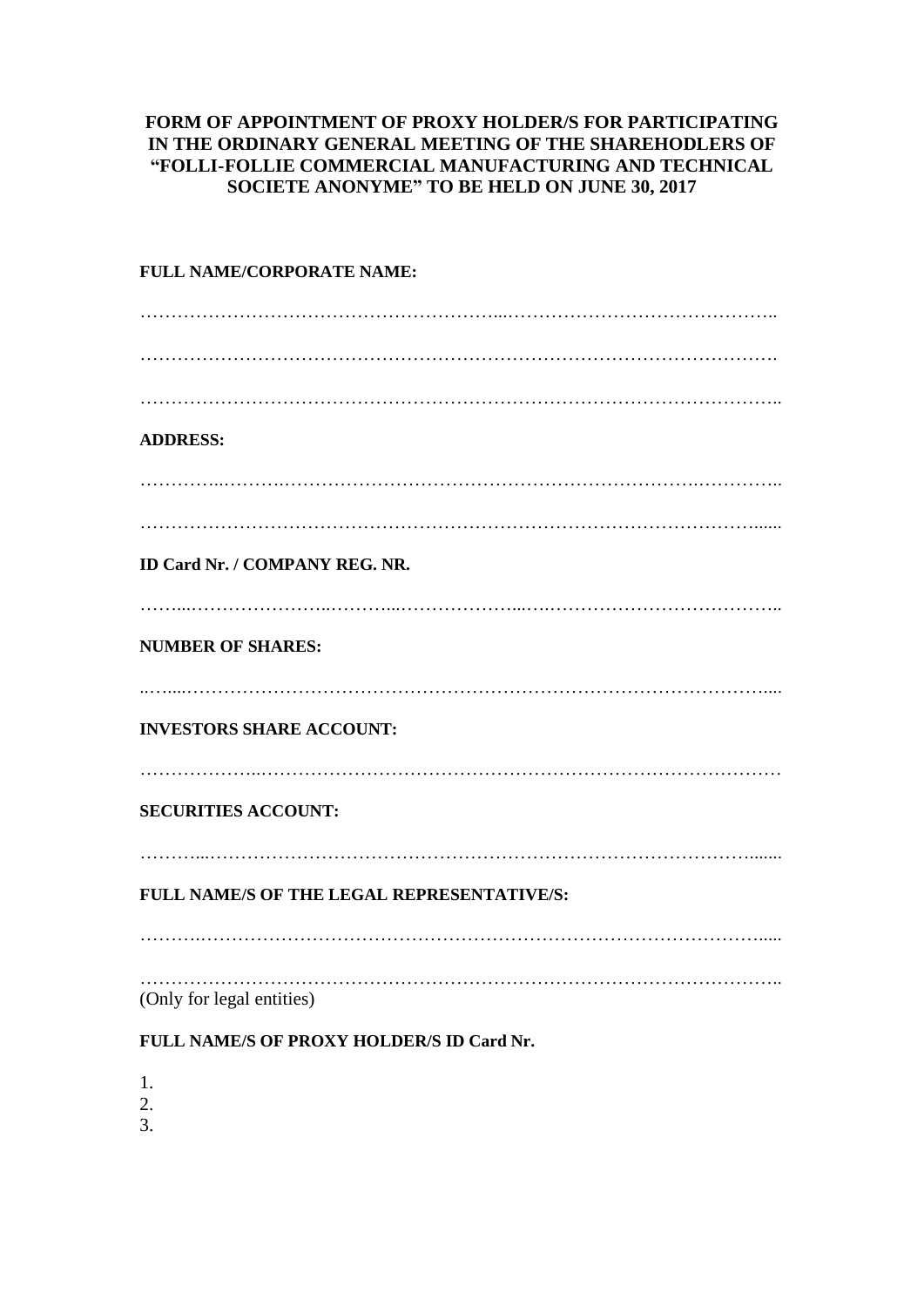MANNER OF VOTING (for example in case of appointment of more than one proxy holders all proxy holders may act jointly or each of them may act severally, so in case that more than one proxy holders each of which may act severally attend the General Meeting, the first one excludes the second and the third ones, and the second one excludes the third one, etc.):

….……………………………………………………………………………………… ……………………………….………………………………………………………… …………………………………………….……………………………………………

## **ITEMS OF THE AGENDA:**

## AGENDA

1. Submission and approval of the Financial Statements for the fiscal year 2016 together with the accompanying BoD and Auditor Reports.

2. Resolution on the appropriation of available net profits for the fiscal year 2016 and the non-distribution of dividends to shareholders.

3. Discharge of the Members of the BoD and of the Auditors from any liability with regard to the Financial Statements and activities during the accounting year 2016.

4. Election of two Certified Auditors (ordinary & substitute) for the accounting year 2017 and approval of their fees.

5. Approval of the fees paid to BoD Members for the fiscal year 2016 and pre-approval of their fees for the fiscal year 2017.

6. Approval of guarantees and liquidity facilities (including participation in capital increase) to and from group companies affiliated with the Company pursuant to Article 32 of Law. 4308/2014 and permission and authorization to the Board of Directors of the Company to implement the above and approval of contracts in accordance with Article 23a of Codified Law 2190/1920.

7. Approval of a program for buying owned shares by the Company and decision on the minimum price of acquisition at 5 Euros and maximum price at 50 Euros.

8. Issuance, for the purposes of refinancing existing lending, of common bond loan or convertible bonds up to 300.000.000  $\epsilon$  according to article 3a of the codified law 2190/1920 and article 8 of the law 3156/2003 with bonds convertible to ordinary registered shares of the Company through cancelation of the preference (preemptive) subscription right of existing shareholders [from the issue of these securities]. Resolution on the authorization to the Board of Directors [with the express right to further delegate these powers], for further negotiation and particularization of the terms for the issuance of the bond, including but not limited to the duration of the bond, the conversion ratio and the time and method for exercising the stock option and the